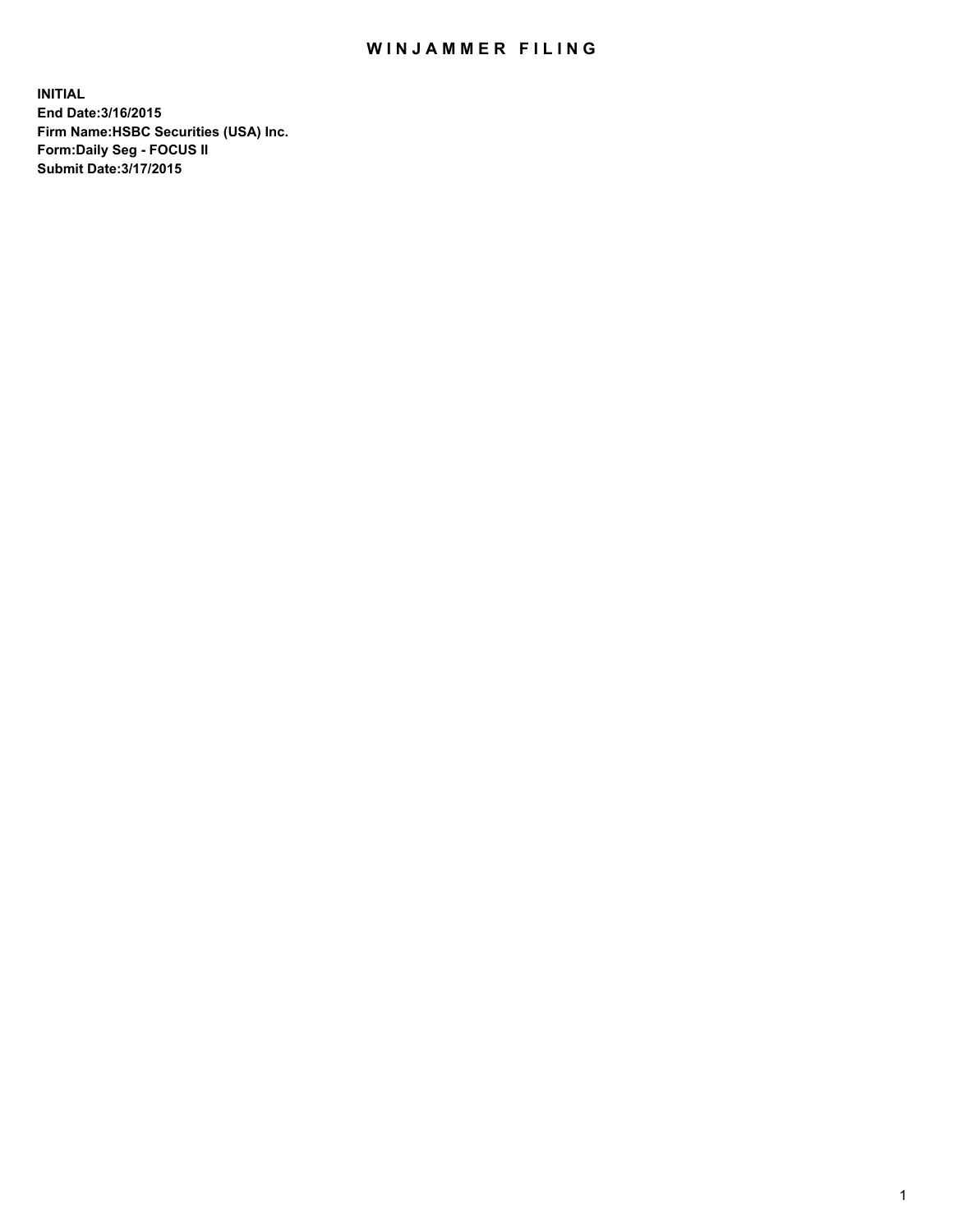## **INITIAL End Date:3/16/2015 Firm Name:HSBC Securities (USA) Inc. Form:Daily Seg - FOCUS II Submit Date:3/17/2015 Daily Segregation - Cover Page**

| Name of Company<br><b>Contact Name</b><br><b>Contact Phone Number</b><br><b>Contact Email Address</b>                                                                                                                                                                                                                          | <b>HSBC Securities (USA) Inc.</b><br><b>Steven Richardson</b><br>212-525-6445<br>steven.richardson@us.hsbc.com |
|--------------------------------------------------------------------------------------------------------------------------------------------------------------------------------------------------------------------------------------------------------------------------------------------------------------------------------|----------------------------------------------------------------------------------------------------------------|
| FCM's Customer Segregated Funds Residual Interest Target (choose one):<br>a. Minimum dollar amount: ; or<br>b. Minimum percentage of customer segregated funds required:%; or<br>c. Dollar amount range between: and; or<br>d. Percentage range of customer segregated funds required between: % and %.                        | 50,000,000<br>0 <sub>0</sub><br>0 <sub>0</sub>                                                                 |
| FCM's Customer Secured Amount Funds Residual Interest Target (choose one):<br>a. Minimum dollar amount: ; or<br>b. Minimum percentage of customer secured funds required:%; or<br>c. Dollar amount range between: and; or<br>d. Percentage range of customer secured funds required between:% and%.                            | 10,000,000<br><u>0</u><br>0 <sub>0</sub><br>0 <sub>0</sub>                                                     |
| FCM's Cleared Swaps Customer Collateral Residual Interest Target (choose one):<br>a. Minimum dollar amount: ; or<br>b. Minimum percentage of cleared swaps customer collateral required:% ; or<br>c. Dollar amount range between: and; or<br>d. Percentage range of cleared swaps customer collateral required between:% and%. | 30,000,000<br>00<br><u>00</u>                                                                                  |

Attach supporting documents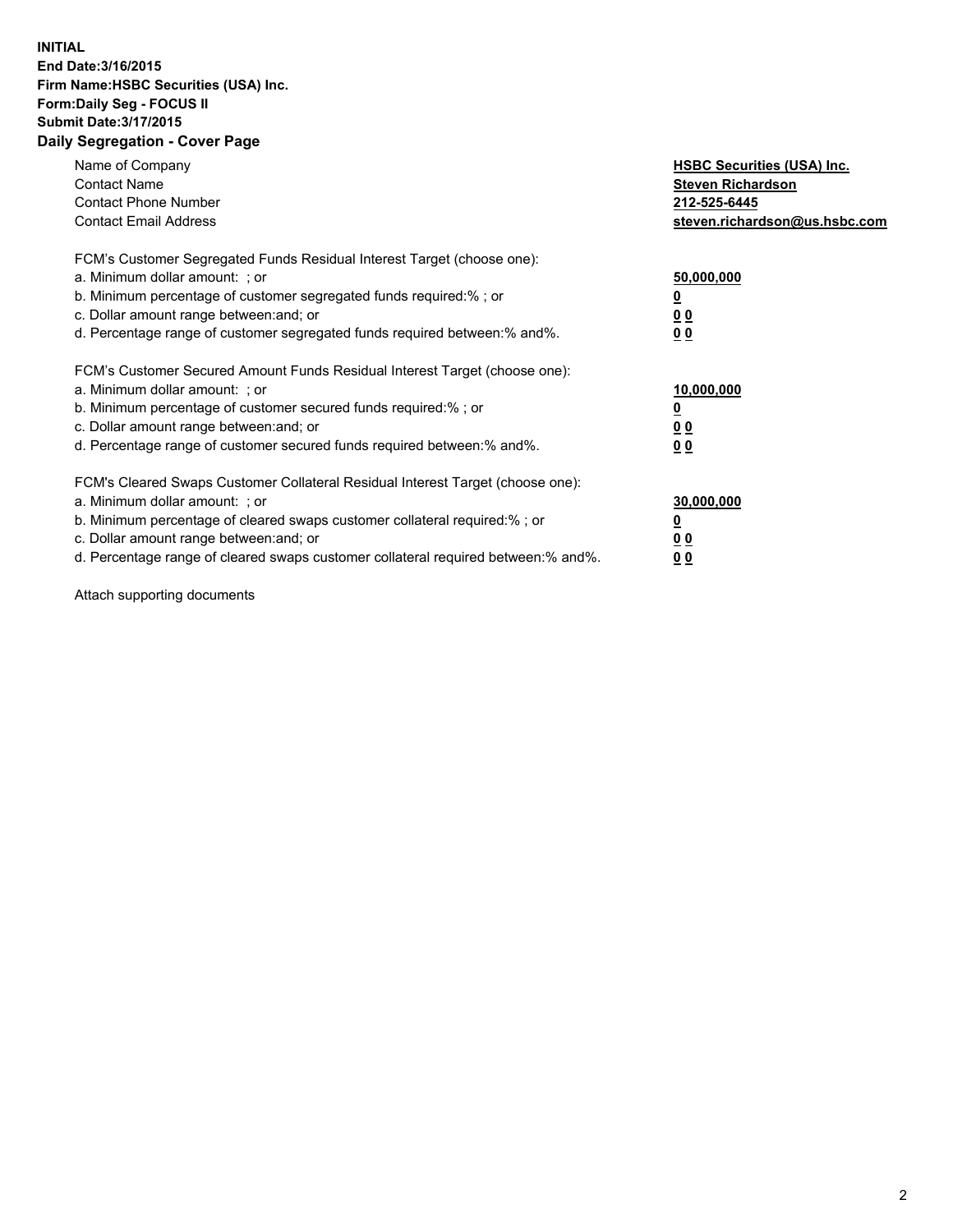**INITIAL End Date:3/16/2015 Firm Name:HSBC Securities (USA) Inc. Form:Daily Seg - FOCUS II Submit Date:3/17/2015 Daily Segregation - Secured Amounts**

Foreign Futures and Foreign Options Secured Amounts Amount required to be set aside pursuant to law, rule or regulation of a foreign government or a rule of a self-regulatory organization authorized thereunder **0** [7305] 1. Net ledger balance - Foreign Futures and Foreign Option Trading - All Customers A. Cash **108,921,221** [7315] B. Securities (at market) **29,297,975** [7317] 2. Net unrealized profit (loss) in open futures contracts traded on a foreign board of trade **24,068,561** [7325] 3. Exchange traded options a. Market value of open option contracts purchased on a foreign board of trade **0** [7335] b. Market value of open contracts granted (sold) on a foreign board of trade **0** [7337] 4. Net equity (deficit) (add lines 1. 2. and 3.) **162,287,757** [7345] 5. Account liquidating to a deficit and account with a debit balances - gross amount **1,980,498** [7351] Less: amount offset by customer owned securities **-508,744** [7352] **1,471,754** [7354] 6. Amount required to be set aside as the secured amount - Net Liquidating Equity Method (add lines 4 and 5) **163,759,511** [7355] 7. Greater of amount required to be set aside pursuant to foreign jurisdiction (above) or line 6. **163,759,511** [7360] FUNDS DEPOSITED IN SEPARATE REGULATION 30.7 ACCOUNTS 1. Cash in banks A. Banks located in the United States **42,257,533** [7500] B. Other banks qualified under Regulation 30.7 **0** [7520] **42,257,533** [7530] 2. Securities A. In safekeeping with banks located in the United States **74,297,975** [7540] B. In safekeeping with other banks qualified under Regulation 30.7 **0** [7560] **74,297,975** [7570] 3. Equities with registered futures commission merchants A. Cash **0** [7580] B. Securities **0** [7590] C. Unrealized gain (loss) on open futures contracts **0** [7600] D. Value of long option contracts **0** [7610] E. Value of short option contracts **0** [7615] **0** [7620] 4. Amounts held by clearing organizations of foreign boards of trade A. Cash **0** [7640] B. Securities **0** [7650] C. Amount due to (from) clearing organization - daily variation **0** [7660] D. Value of long option contracts **0** [7670] E. Value of short option contracts **0** [7675] **0** [7680] 5. Amounts held by members of foreign boards of trade A. Cash **69,913,563** [7700] B. Securities **0** [7710] C. Unrealized gain (loss) on open futures contracts **24,068,561** [7720] D. Value of long option contracts **0** [7730] E. Value of short option contracts **0** [7735] **93,982,124** [7740] 6. Amounts with other depositories designated by a foreign board of trade **0** [7760] 7. Segregated funds on hand **0** [7765] 8. Total funds in separate section 30.7 accounts **210,537,632** [7770] 9. Excess (deficiency) Set Aside for Secured Amount (subtract line 7 Secured Statement Page 1 from Line 8) **46,778,121** [7380] 10. Management Target Amount for Excess funds in separate section 30.7 accounts **39,427,248** [7780]

11. Excess (deficiency) funds in separate 30.7 accounts over (under) Management Target **7,350,873** [7785]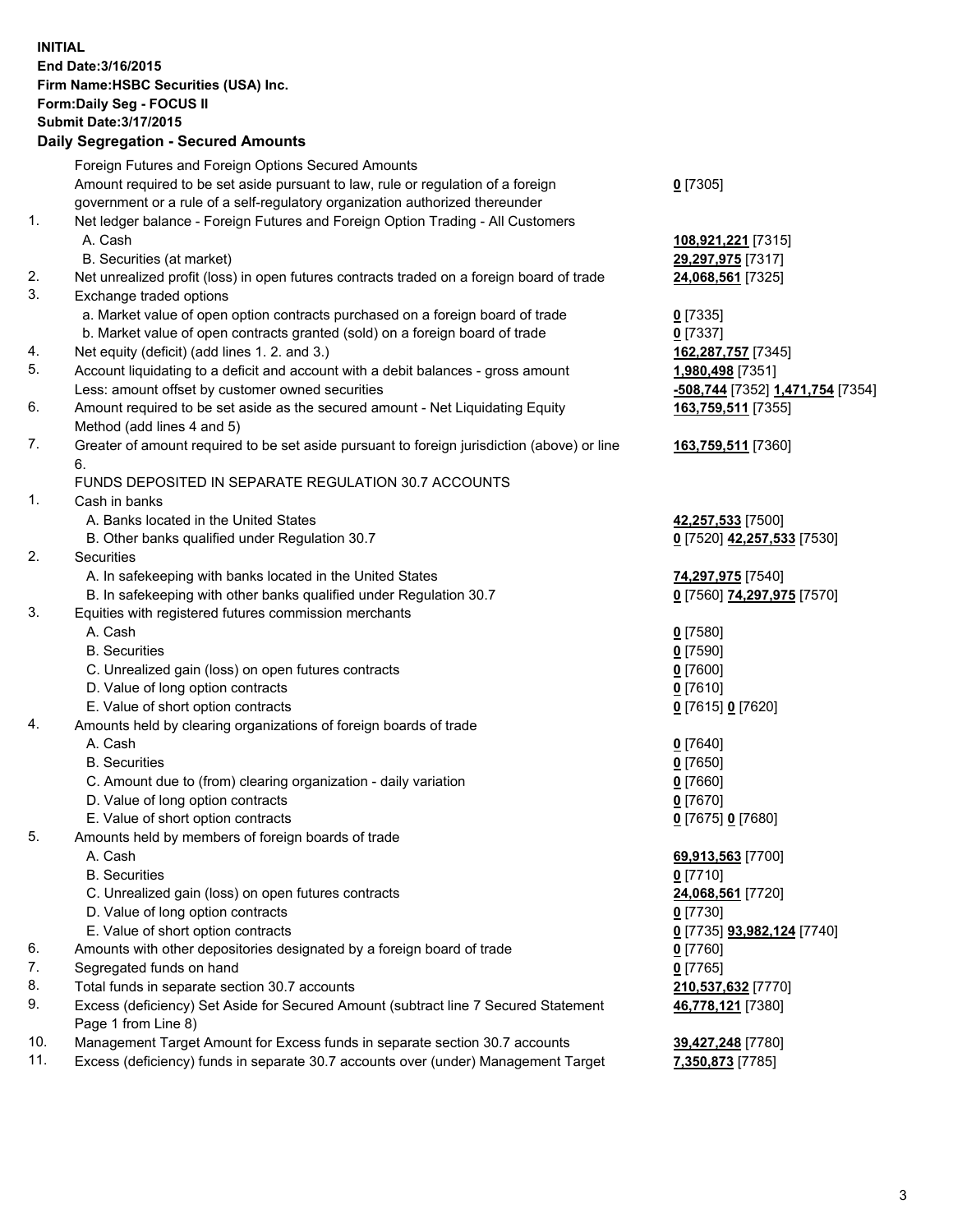| <b>INITIAL</b> | End Date: 3/16/2015<br>Firm Name: HSBC Securities (USA) Inc.<br>Form: Daily Seg - FOCUS II<br><b>Submit Date: 3/17/2015</b> |                                            |
|----------------|-----------------------------------------------------------------------------------------------------------------------------|--------------------------------------------|
|                | Daily Segregation - Segregation Statement                                                                                   |                                            |
|                | SEGREGATION REQUIREMENTS(Section 4d(2) of the CEAct)                                                                        |                                            |
| 1.             | Net ledger balance                                                                                                          |                                            |
|                | A. Cash                                                                                                                     | 315,707,781 [7010]                         |
|                | B. Securities (at market)                                                                                                   | 657,744,853 [7020]                         |
| 2.             | Net unrealized profit (loss) in open futures contracts traded on a contract market                                          | 137,499,541 [7030]                         |
| 3.             | Exchange traded options                                                                                                     |                                            |
|                | A. Add market value of open option contracts purchased on a contract market                                                 | 105,299,584 [7032]                         |
| 4.             | B. Deduct market value of open option contracts granted (sold) on a contract market                                         | -9,401,246 [7033]                          |
| 5.             | Net equity (deficit) (add lines 1, 2 and 3)                                                                                 | 1,206,850,513 [7040]                       |
|                | Accounts liquidating to a deficit and accounts with<br>debit balances - gross amount                                        |                                            |
|                | Less: amount offset by customer securities                                                                                  | 401,537 [7045]<br>-401,537 [7047] 0 [7050] |
| 6.             | Amount required to be segregated (add lines 4 and 5)                                                                        | 1,206,850,513 [7060]                       |
|                | FUNDS IN SEGREGATED ACCOUNTS                                                                                                |                                            |
| 7.             | Deposited in segregated funds bank accounts                                                                                 |                                            |
|                | A. Cash                                                                                                                     | 18,580,096 [7070]                          |
|                | B. Securities representing investments of customers' funds (at market)                                                      | $0$ [7080]                                 |
|                | C. Securities held for particular customers or option customers in lieu of cash (at                                         | 79,169,938 [7090]                          |
|                | market)                                                                                                                     |                                            |
| 8.             | Margins on deposit with derivatives clearing organizations of contract markets                                              |                                            |
|                | A. Cash                                                                                                                     | 243,834,896 [7100]                         |
|                | B. Securities representing investments of customers' funds (at market)                                                      | 252,232,194 [7110]                         |
|                | C. Securities held for particular customers or option customers in lieu of cash (at<br>market)                              | 578,574,915 [7120]                         |
| 9.             | Net settlement from (to) derivatives clearing organizations of contract markets                                             | 13,207,542 [7130]                          |
| 10.            | Exchange traded options                                                                                                     |                                            |
|                | A. Value of open long option contracts                                                                                      | 105,299,584 [7132]                         |
|                | B. Value of open short option contracts                                                                                     | -9,401,246 [7133]                          |
| 11.            | Net equities with other FCMs                                                                                                |                                            |
|                | A. Net liquidating equity                                                                                                   | 33,672,146 [7140]                          |
|                | B. Securities representing investments of customers' funds (at market)                                                      | 0 <sup>[7160]</sup>                        |
|                | C. Securities held for particular customers or option customers in lieu of cash (at                                         | $0$ [7170]                                 |
|                | market)                                                                                                                     |                                            |
| 12.            | Segregated funds on hand                                                                                                    | $0$ [7150]                                 |
| 13.            | Total amount in segregation (add lines 7 through 12)                                                                        | 1,315,170,065 [7180]                       |
| 14.            | Excess (deficiency) funds in segregation (subtract line 6 from line 13)                                                     | 108,319,552 [7190]                         |
| 15.            | Management Target Amount for Excess funds in segregation                                                                    | 50,000,000 [7194]                          |

16. Excess (deficiency) funds in segregation over (under) Management Target Amount Excess

**58,319,552** [7198]